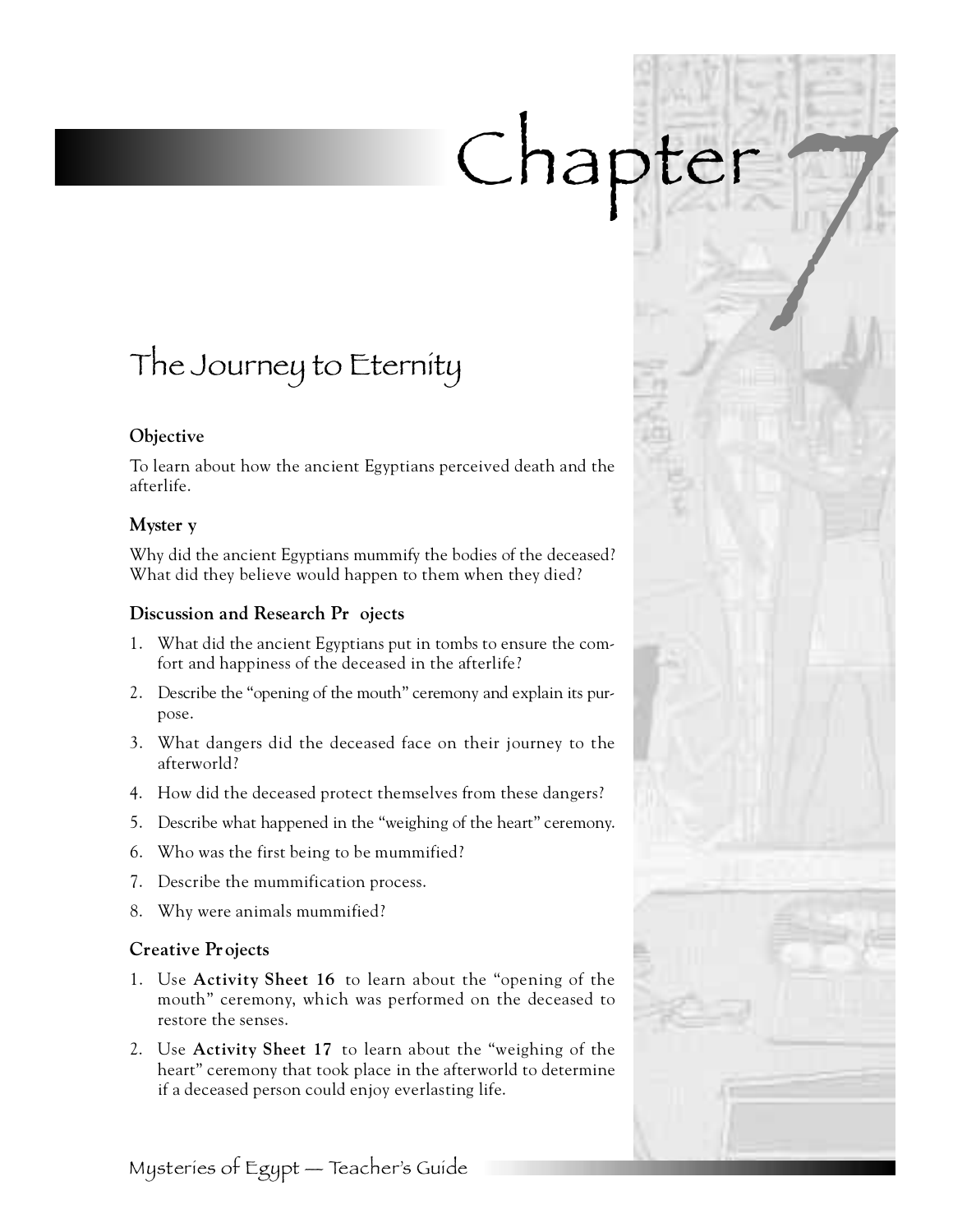- 3 . Write a dialogue for the "opening of the mouth" and the "weighing of the heart" ceremonies. Make the required props and re-enact these ceremonies.
- 4 . Do a series of drawings showing what happened to the deceased on the journey to the afterworld. Start with the mummification process and end with the arrival of the deceased in the Land of the Gods.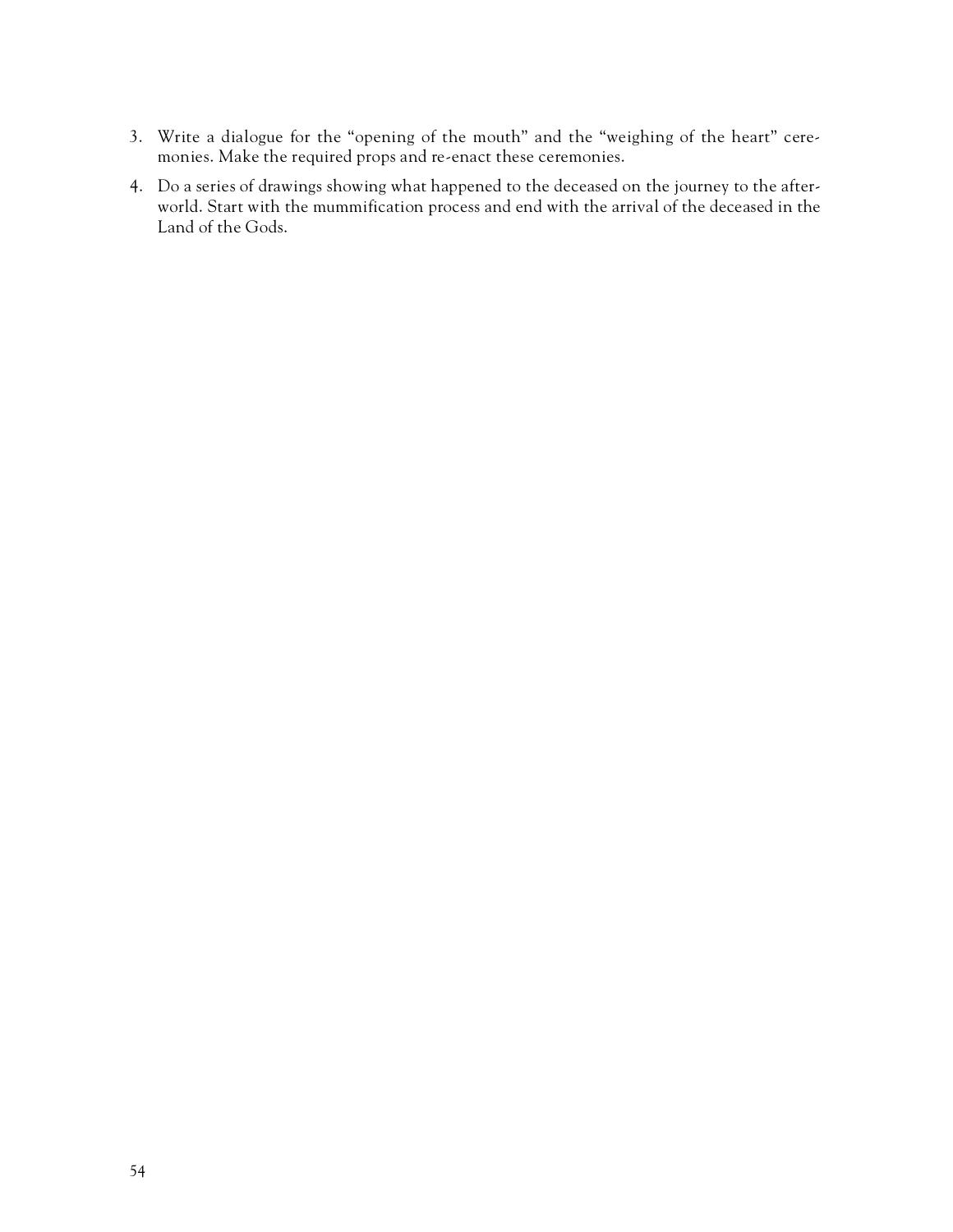## FACT SHEET: The Journey to Eternity

#### **Egyptian Civilization — Life after Death**

The ancient Egyptians believed in immortality, and this influenced their attitude towards death. They regarded death as a temporary interruption, rather than the cessation of life. During the Old Kingdom, it was believed that only pharaohs could attain immortality. Around 2000 B.C., attitudes changed, however: everyone could live in the afterworld as long as the body was mummified and the proper elements were placed in the tomb. But since mummification was expensive, only the wealthy were able to take advantage of it.

To ensure the continuity of life after death, people paid homage to the gods, both during and after their life on earth. When they died, they were mummified so the soul would return to the body, giving it breath and life. Household equipment and food were placed in the tomb to provide for the person's needs in the after-



A priest wearing an Anubis jackal mask performs funeral rites over a mummified body. Drawing: Catherine Fitzpatrick Photo: Harry Foster (CMC S98 3519)

world. Funerary texts consisting of spells or prayers were also included to assist the dead on their journey to the afterworld.

To prepare the deceased for that journey, the "opening of the mouth" ceremony was performed on the mummy and the mummy case by priests. This elaborate ritual involved purification, censing (burning incense), anointing and incantations, as well as touching the mummy with ritual objects to restore the senses — the ability to speak, touch, see, smell and hear.

The journey to the afterworld was fraught with danger. Travelling on a solar bark, the mummy passed through the underworld, which was inhabited by serpents armed with long knives, fire-spitting dragons and reptiles with five ravenous heads. Upon arriving in the realm of the Duat (Land of the



The "opening of the mouth" ceremony Photo: Harry Foster (CMC S98 3573)

Gods), the deceased had to pass through seven gates, reciting accurately a magic spell at each stop. If successful, they arrived at the Hall of Osiris, the place of judgement.

Here the gods of the dead performed the "weighing of the heart" ceremony to judge whether the person's earthly deeds were virtuous. The weighing of the heart was overseen by the jackalheaded god Anubis, and the judgement was recorded by Thoth, the god of writing.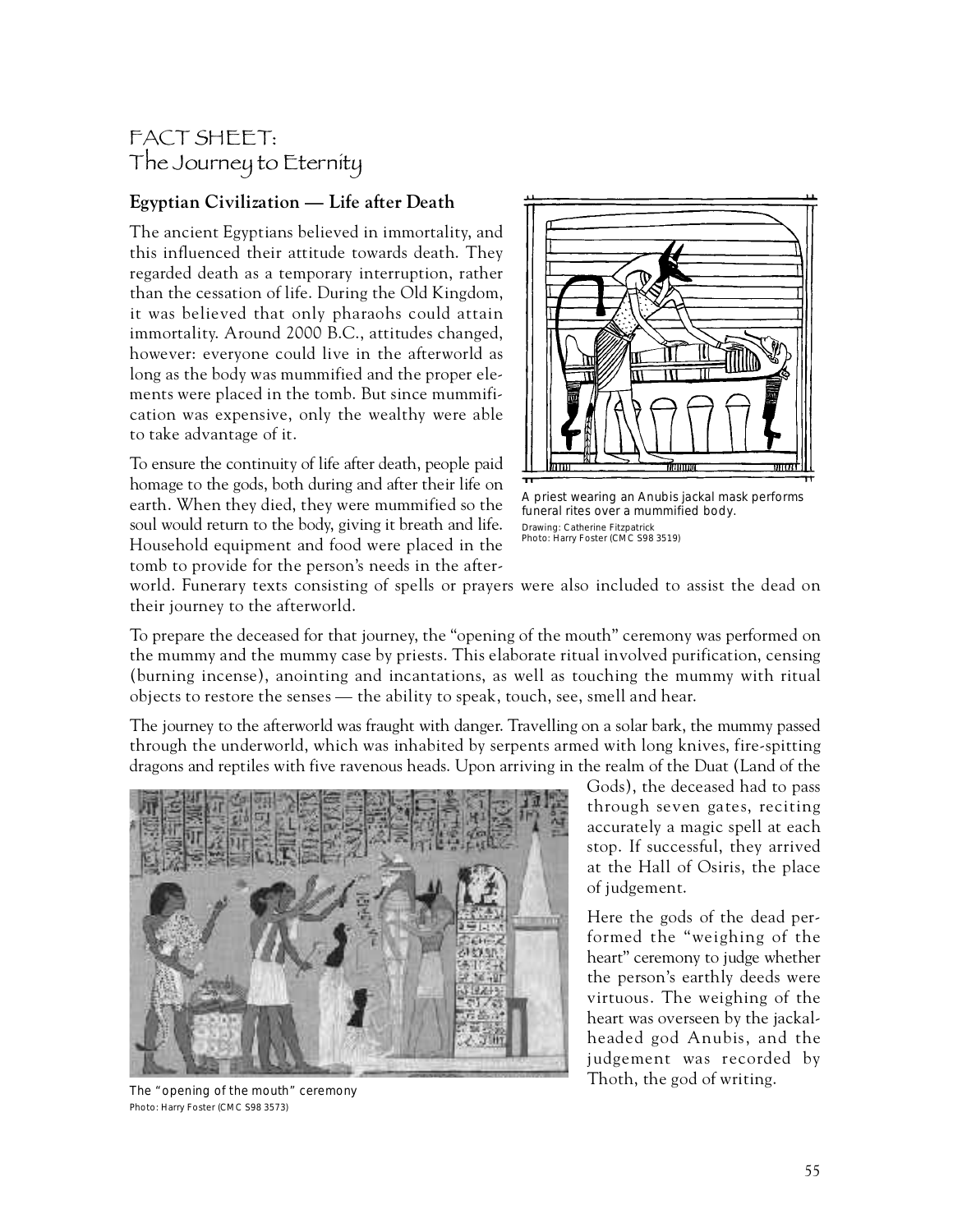Forty-two gods listened to the confessions of the deceased who claimed to be innocent of crimes against the divine and human social order. The person's heart was then placed on a scale, counterbalanced by a feather that represented Maat, the goddess of truth and justice. If the heart was equal in weight to the feather, the person was justified and achieved immortality. If not, it was devoured by the goddess Amemet. This meant that the person would not survive in the afterlife. When pharaohs passed the test, they became one with the god Osiris. They then travelled through the underworld on a solar bark, accompanied by the gods, to reach paradise and attain everlasting life.



Priests mummifying the deceased Drawing: Catherine Fitzpatrick Photo: Harry Foster (CMC S98 3521)

#### **Egyptian Civilization — Mummification**

Mummification, the preservation of the body, was described in the ancient Pyramid Texts. With the death of Osiris, god of the dead, the cosmos fell into chaos and the tears of the gods turned into materials used to mummify his body. These materials included honey, resins and incense. Before mummification evolved, the corpse was placed in a sleeping fetal position and put into a pit, along with personal items such as clay pots and jewellery. The pit was covered with sand, which absorbed all the water from the body, thus preserving it.

The practice of mummification began in Egypt in 2400 B.C. and continued into the Graeco-Roman Period. Natron, a disinfectant and desiccating agent, was the main ingredient used in this process. A compound of sodium carbonate and sodium bicarbonate, natron essentially dried out the corpse. By removing the organs and packing the internal cavity with dry natron, the body



Canopic jars Drawing: Catherine Fitzpatrick Photo: Harry Foster (CMC S98 3516)